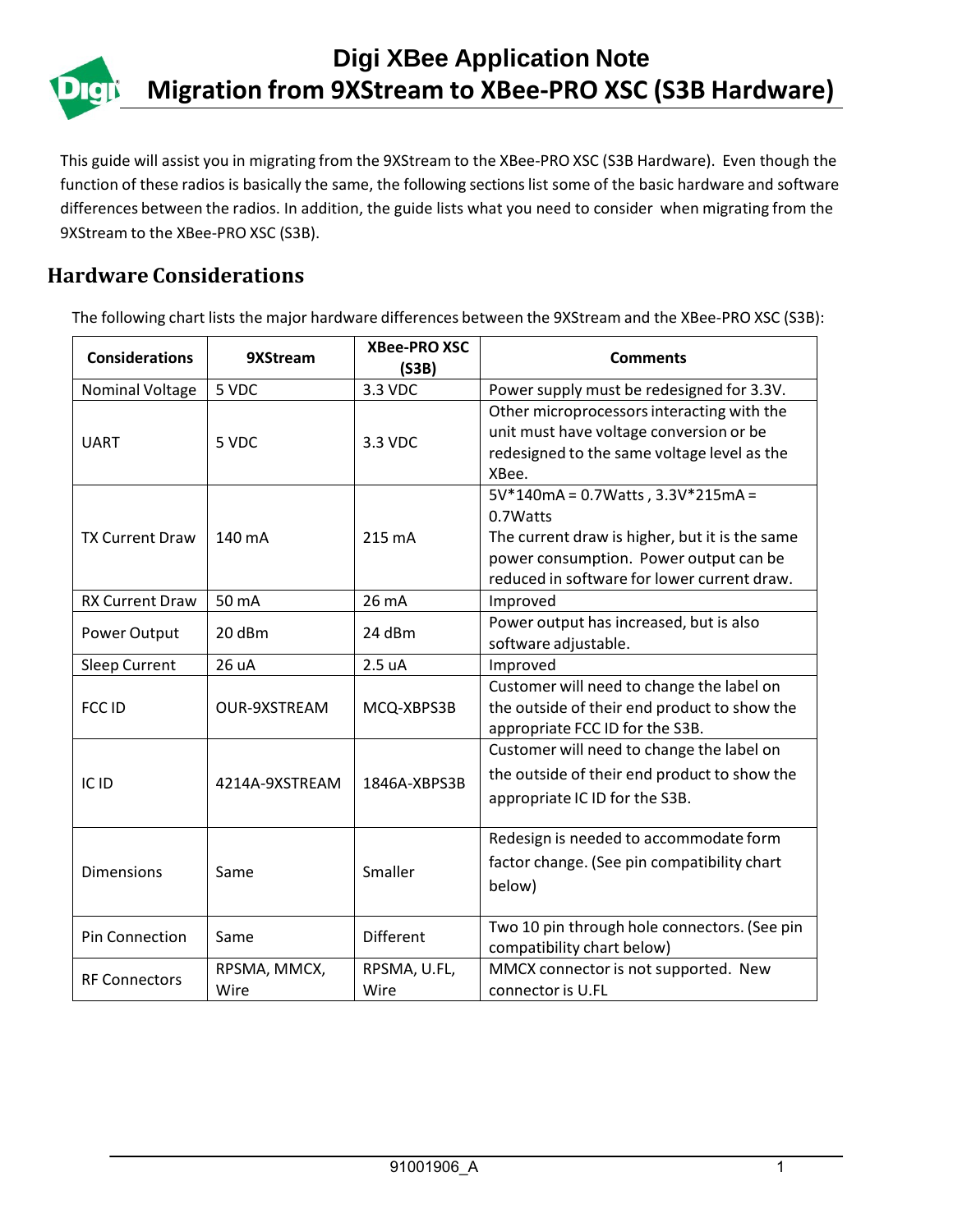

## **Software Considerations**

The following chart lists the major software differences between the 9XStream and the XBee-PRO XSC (S3B):

| <b>Considerations</b>   | 9XStream  | <b>XBee-PRO XSC</b><br>(S3B)                                                                         | <b>Comments</b>                                                                                                                             |  |
|-------------------------|-----------|------------------------------------------------------------------------------------------------------|---------------------------------------------------------------------------------------------------------------------------------------------|--|
| Wake Time               | 40 ms     | 40 ms                                                                                                | Time from pin sleep to when CTS asserts and<br>is ready to transmit data.                                                                   |  |
| Software/AT<br>Commands | Same      | Some added                                                                                           | Added commands like power level should be<br>considered. New commands are not required<br>to be used for the interoperability of the radio. |  |
| RS-485 Modes            | Supported | Supported                                                                                            | The XBee does support RS-485 mode,<br>however, the development board does NOT.                                                              |  |
| <b>RF Data Rates</b>    | Same      | RF data rates other than 9600 and 19200 are<br>9.6 kbps and<br>19.2 kbps<br>not currently supported. |                                                                                                                                             |  |
| Australian (XH9)        | Supported | Supported                                                                                            | 920 MHz version is supported on both radios.                                                                                                |  |

## **Pin Compatibility**

The XBee-PRO XSC (S3B) has a different footprint than the 9XStream. The S3B has the XBee 20 pin footprint rather than the 11 pins found on the 9XStream. The table below shows the pins on the 9XStream and the corresponding pins on the S3B:

|                                                                                |                                                     | XBee-PRO XSC (S3B)                                                                             |
|--------------------------------------------------------------------------------|-----------------------------------------------------|------------------------------------------------------------------------------------------------|
| <b>Signal Name</b>                                                             | <b>9XStream Module Pins</b>                         | <b>Module Pins</b>                                                                             |
| D02 / CTS / RS-485 Enable                                                      | 1                                                   | 12                                                                                             |
| DI3 / SLEEP                                                                    | 2                                                   | 9                                                                                              |
| DO (Data Out)                                                                  | 3                                                   | $\overline{2}$                                                                                 |
| DI (Data In)                                                                   | 4                                                   | 3                                                                                              |
| DI2 / RTS / CMD                                                                | 5                                                   | 16                                                                                             |
| <b>RESET</b>                                                                   | 6                                                   | 5                                                                                              |
| DO3 / RX LED                                                                   | 7                                                   | 4                                                                                              |
| TX / PWR                                                                       | 8                                                   | 15                                                                                             |
| <b>CONFIG</b>                                                                  | 9                                                   | 6                                                                                              |
| <b>VCC</b>                                                                     | 10                                                  | 1                                                                                              |
| GND                                                                            | 11                                                  | 10                                                                                             |
| Pin Layout<br>(Module Footprint)<br>9XStream (Bottom View)<br>S3B (Top View)   | pin 1<br><b>8</b><br>8 12 pins<br>31 pins<br>pin 11 | Pin 1<br>Pin 20<br>Pin 11<br>Pin 10                                                            |
| 1.600" x 2.825" x 0.350"<br><b>Dimensions</b><br>(4.06 cm x 7.18 cm x 0.89 cm) |                                                     | 1.297" x 0.962" x 0.215"<br>$(3.29 \text{ cm} \times 2.44 \text{ cm} \times 0.546 \text{ cm})$ |